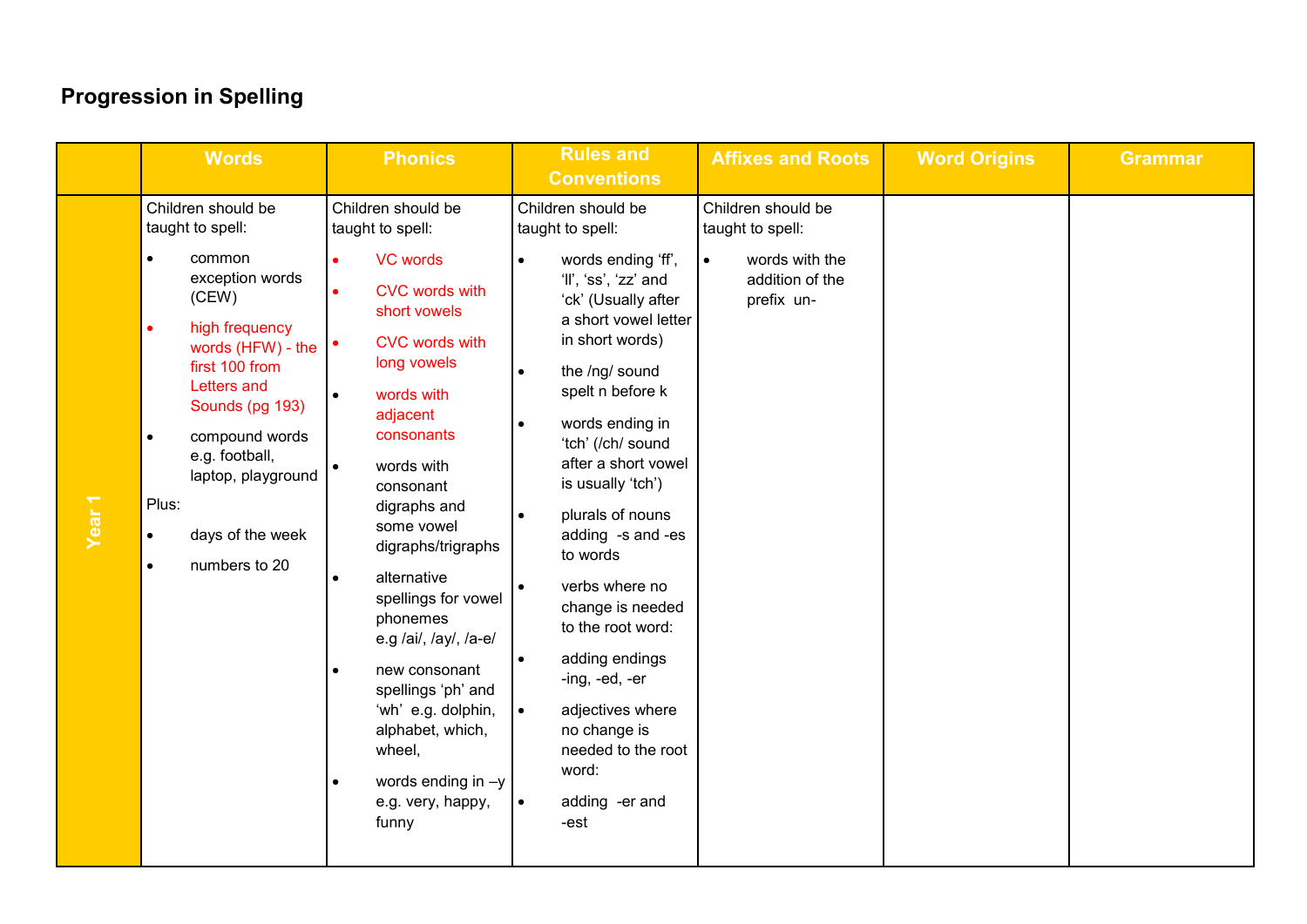|                   | <b>Words</b>                                                                                                                                                                              | <b>Phonics</b>                                                                                                                                                                                                           | <b>Rules and</b><br><b>Conventions</b>                                                                                                                                                                                                                                                                                                                                                                                                                                                                                                                                                                                                                              | <b>Affixes and Roots</b>                                                                                                                     | <b>Word Origins</b>                                                                                                                                                                                                                           | <b>Grammar</b>                                                                                                                                                                                                         |
|-------------------|-------------------------------------------------------------------------------------------------------------------------------------------------------------------------------------------|--------------------------------------------------------------------------------------------------------------------------------------------------------------------------------------------------------------------------|---------------------------------------------------------------------------------------------------------------------------------------------------------------------------------------------------------------------------------------------------------------------------------------------------------------------------------------------------------------------------------------------------------------------------------------------------------------------------------------------------------------------------------------------------------------------------------------------------------------------------------------------------------------------|----------------------------------------------------------------------------------------------------------------------------------------------|-----------------------------------------------------------------------------------------------------------------------------------------------------------------------------------------------------------------------------------------------|------------------------------------------------------------------------------------------------------------------------------------------------------------------------------------------------------------------------|
| Year <sub>2</sub> | Children should be<br>taught to spell:<br>common exception $\cdot$<br>words (CEW)<br>high frequency<br>$\bullet$<br>words (HFW) - the<br>first 200 from<br>Letters and<br>Sounds (pg 195) | Children should be<br>taught to spell:<br>homophones and<br>near homophones<br>e.g. there/their/<br>they're, hear/here,<br>see/ sea<br>words with<br>alternative<br>pronunciations<br>from Letters and<br>Sounds Phase 5 | Children should be taught to Children should be<br>spell:<br>words with the /j/<br>sound spelt as 'ge'<br>and 'dge' (end of<br>words) and<br>'g' (elsewhere in<br>words)<br>words with the /s/<br>sound spelt 'c'<br>before 'e', 'i' ,'y'<br>words ending -le,<br>-el, -al and - il<br>adding -ies to<br>nouns and verbs<br>ending in 'y'<br>adding -ed, -ing, -er,<br>-est to a root word<br>ending in 'y' with a<br>consonant before it<br>adding -ing, -ed,<br>-er, -est, -y to words<br>ending in 'e' with a<br>consonant before it<br>adding -ing, -ed, -er,<br>-est and -y to words<br>of one syllable<br>ending in a single<br>letter after a short<br>vowel | taught to spell:<br>words with the<br>$\bullet$<br>suffixes -ment,<br>-ness, -ful, -less<br>and -ly<br>words ending in<br>$\bullet$<br>-tion | Children should be<br>taught to spell:<br>words with the /n/<br>$\bullet$<br>sound spelt 'kn'<br>and (less often)<br>'gn' at the<br>beginning of words<br>words with the /r/<br>$\bullet$<br>sound spelt 'wr' at<br>the beginning of<br>words | Children should be<br>taught to spell:<br>words with<br>$\bullet$<br>contractions e.g.<br>can't, didn't<br>words using the<br>$\bullet$<br>possessive<br>apostrophe<br>(singular nouns)<br>e.g. the man's,<br>Claire's |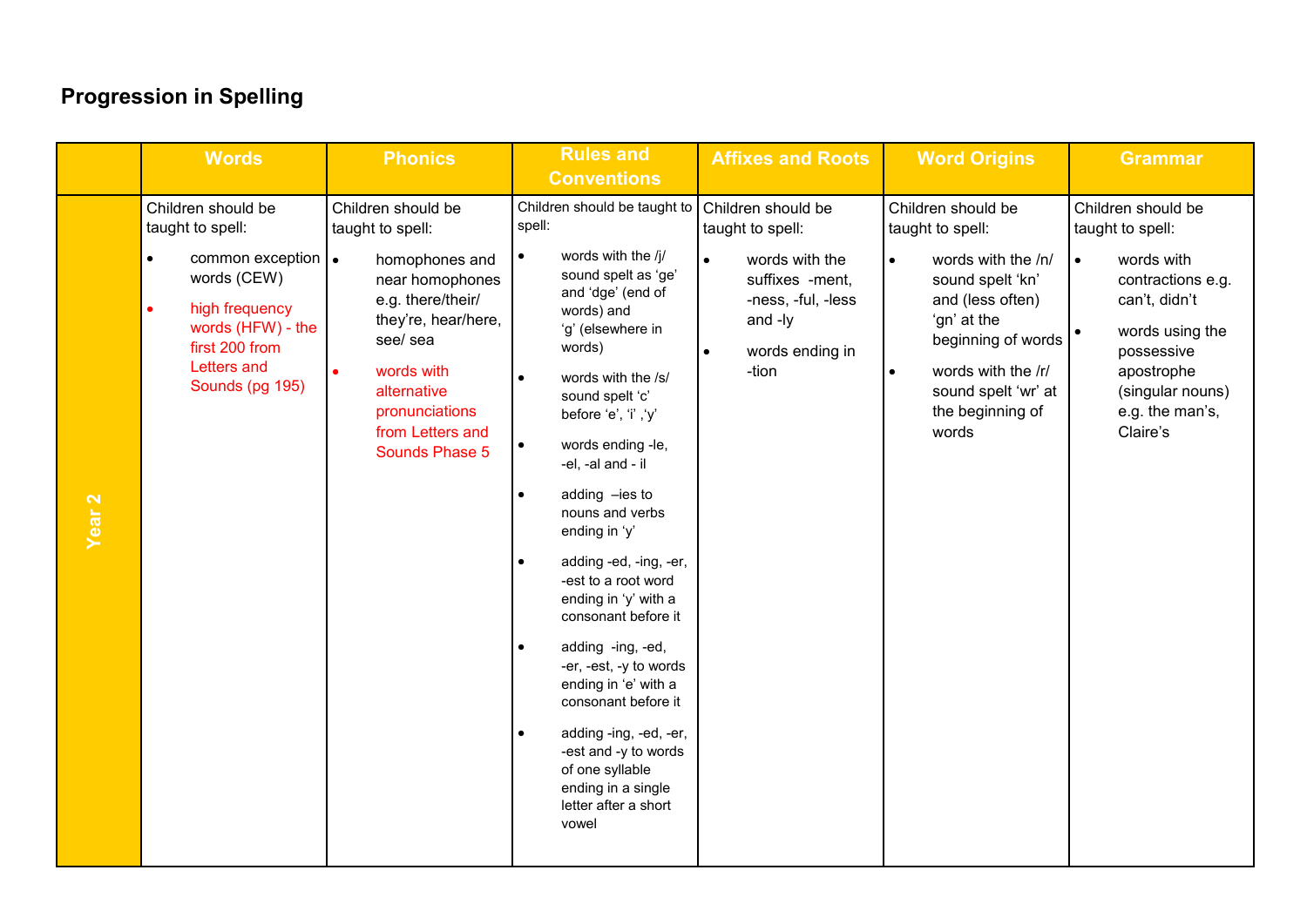|          | <b>Words</b>                                                                                                                 | <b>Phonics</b>                                                                                                                                                                                                                                                                                                                                                                                                           | <b>Rules and</b><br><b>Conventions</b> | <b>Affixes and Roots</b>                                                                                                                                                                                                                                                                                                                                                                                                                                                                                                                                                            | <b>Word Origins</b>                                                                                                                                                                                                                                                                                                                                                                                                                                                                                   | <b>Grammar</b>                                                                                                                                  |
|----------|------------------------------------------------------------------------------------------------------------------------------|--------------------------------------------------------------------------------------------------------------------------------------------------------------------------------------------------------------------------------------------------------------------------------------------------------------------------------------------------------------------------------------------------------------------------|----------------------------------------|-------------------------------------------------------------------------------------------------------------------------------------------------------------------------------------------------------------------------------------------------------------------------------------------------------------------------------------------------------------------------------------------------------------------------------------------------------------------------------------------------------------------------------------------------------------------------------------|-------------------------------------------------------------------------------------------------------------------------------------------------------------------------------------------------------------------------------------------------------------------------------------------------------------------------------------------------------------------------------------------------------------------------------------------------------------------------------------------------------|-------------------------------------------------------------------------------------------------------------------------------------------------|
| Year 3/4 | Children should be<br>taught to spell:<br>words from the<br>National<br>Curriculum word<br>list for Years 3 and<br>4 (pg 64) | Children should be<br>taught to spell:<br>the /i/ sound spelt<br>$\bullet$<br>'y' elsewhere than<br>at the end of<br>words e.g. myth,<br>pyramid, gym<br>words with the /ai/<br>sound spelt 'ei',<br>'eigh', or 'ey' e.g.<br>vein, eight<br>words containing<br>the /u/ sound spelt<br>'ou' e.g. double,<br>trouble<br>homophones and<br>near homophones<br>e.g. affect/ effect,<br>berry/bury, fair/<br>fare, male/mail | Children should be taught to<br>spell: | Children should be<br>taught to spell:<br>adding suffixes<br>beginning with<br>vowel letters to<br>words of more<br>than one syllable<br>(words ending with<br>a single consonant<br>preceded by a<br>short vowel double<br>the consonant<br>before adding<br>'ing')<br>words using<br>prefixes: un-, dis-,<br>mis-, in-, im-, il-,<br>ir-, re-, sub-, inter-,<br>super-, anti-, auto-<br>words using suffix-<br>es: -ly, -ation, -ous<br>words with end-<br>ings sounding /<br>shun/: -tion, -sion,<br>-ssion, -cian<br>words ending with<br>the schwa sound:<br>measure, creature | Children should be<br>taught to spell:<br>Words with the /k/<br>$\bullet$<br>sound spelt<br>'ch' (Greek in<br>origin) e.g.<br>scheme, chemist<br>words with the /sh/<br>$\bullet$<br>sound spelt<br>'ch' (mostly French<br>in origin) e.g. chef,<br>machine<br>words ending with<br>$\bullet$<br>the /g/ sound spelt<br>-gue and the /k/<br>sound spelt -que<br>(French in origin)<br>e.g. league,<br>unique<br>words with the /s/<br>sound spelt<br>'sc' (Latin in origin)<br>e.g. science,<br>scene | Children should be<br>taught to spell:<br>Possessive<br>$\bullet$<br>apostrophe with<br>plural words e.g.<br>girls' boys' babies'<br>children's |